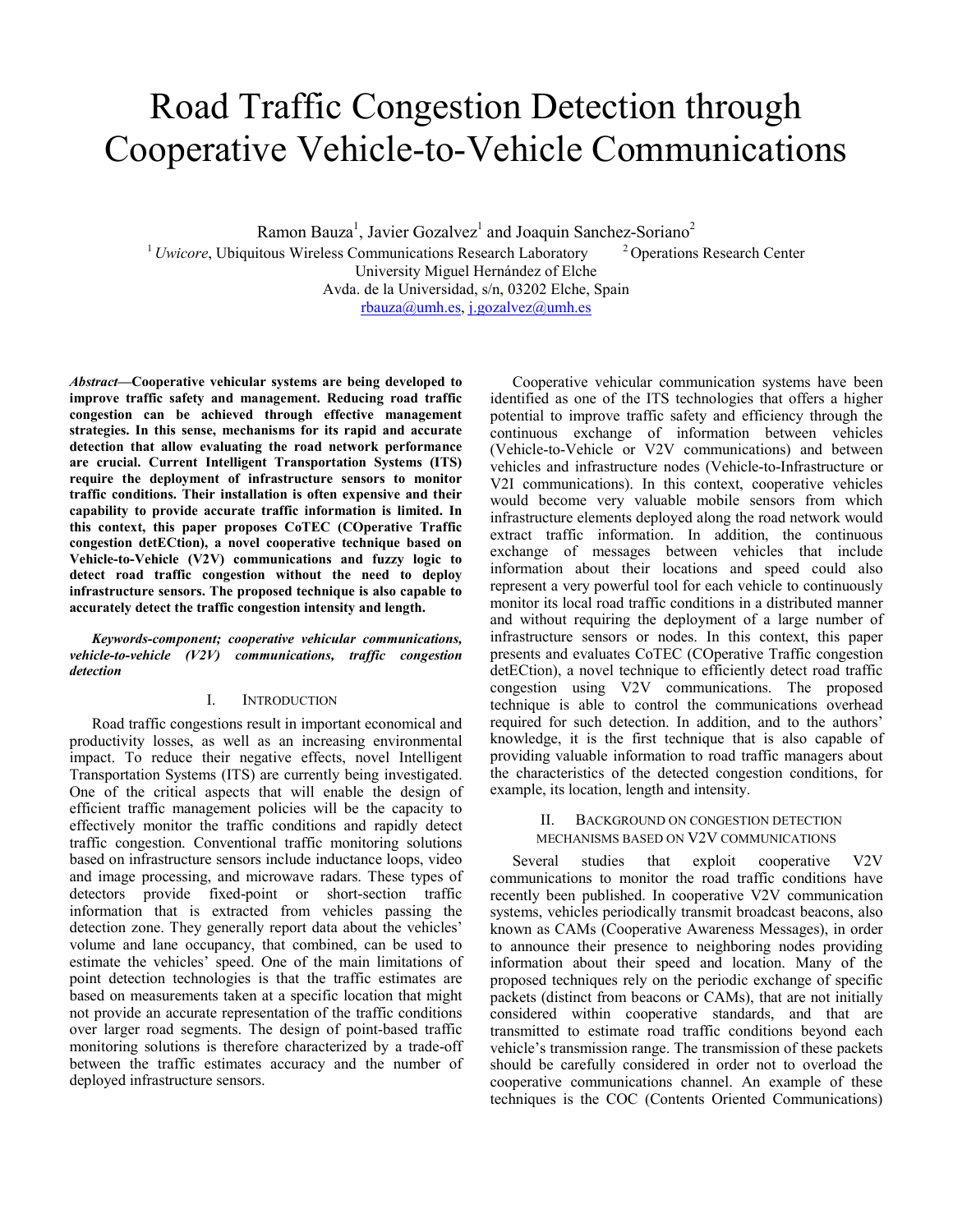[1] proposal. With this technique, vehicles estimate the road traffic density from the received broadcast beacons or CAMs, and periodically transmit this information to other vehicles. As a result, vehicles obtain traffic density information for different locations, and can detect congestion situations by comparing these road traffic density estimates with average traffic density values for the road segments under evaluation. The capacity of the COC technique to detect traffic congestion through V2V communications is obtained at the expense of an additional communications load that could saturate the cooperative wireless channel. To limit the communications load generated by V2V protocols that detect road traffic conditions, TrafficView [2] employs an aggregation method that combines data from different vehicles located close to each other. Other techniques also propose to efficiently combine the information generated by multiple vehicles using digital road maps. For example, in SOTIS [3], vehicles generate and exchange traffic information about the road segment they are currently located in, and other road segments for which they have traffic information. This information can be generated by the vehicles themselves or received from other vehicles. To avoid the communications overload that could be generated by neighboring vehicles, [3] additionally proposes the use of an adaptive broadcast algorithm. Differently from SOTIS, in [4], only a single vehicle in each road segment is in charge of collecting and aggregating road traffic data. Once aggregated, the information is transmitted to adjacent road segments. In this approach, each road segment can be considered as a cluster of vehicles where only the cluster head is able to collect traffic data and transmit it to other clusters. The drawback of this approach is that the selection of the cluster head usually generates additional signaling overhead. In addition, it is important to emphasize that the definition of road segments is usually challenging. In fact, many techniques define road segments based on the vehicle's transmission range, but this might significantly vary, in particular when applying transmit power and congestion control protocols.

The techniques previously described have been designed to monitor and estimate road traffic conditions through V2V communications, and broadcast this information to neighboring vehicles. To reduce the communications overhead that these techniques continuously generate, StreetSmart [5] has been designed. This mechanism limits the exchange of traffic information to only those situations of unexpected or abnormal traffic conditions, such as traffic jams. A different approach is presented in [6], where each vehicle continuously estimates a congestion index for the road section it is currently located in. This index is estimated considering the current travel time, and the travel time that should be expected without traffic congestion. The technique defines a request-response procedure for vehicles to demand traffic congestion information for a given area. Since all vehicles in that area reply to every congestion information request, the communications overhead and risk to saturate the cooperative channel is potentially high. The mechanism reported in [7] reduces the risk of communications overload by only making traffic congestion estimates locally at each vehicle using pattern recognition techniques that exploit the information received from nearby vehicles through their CAMs. The fact that the traffic congestion estimates are not validated or correlated among various vehicles may lead to unreliable detections. This limitation is overcome in [8], where a voting procedure is employed through which nearby vehicles exchange their traffic estimates and try to reach a consensus decision.

The reviewed techniques have clearly highlighted the potential of cooperative V2V technologies to distributedly monitor road traffic conditions and detect congestion without deploying additional infrastructure nodes. However, there are inefficiencies and trade-offs (e.g. efficient use of the communications channel versus accurate traffic conditions estimation and congestion detection) that still need further research. In this context, this paper proposes CoTEC, a novel traffic congestion detection technique based on cooperative V2V communications. CoTEC continuously monitors traffic conditions at the vehicle level, and only when a congestion situation is locally detected, activates a cooperative procedure that correlates individual decisions for a more accurate congestion detection. Additionally, CoTEC is able to provide valuable information for road traffic managers about the characteristics of the detected traffic congestion, for example, its location, length and intensity. This information will help traffic managers better decide on the actions to overcome the detected traffic congestion.

## III. COTEC

CoTEC uses the CAM or beacon messages that vehicles periodically broadcast, mainly for safety purposes, to monitor the road traffic conditions. These conditions are monitored locally by every vehicle. CoTEC uses fuzzy logic to locally detect a potential road traffic congestion condition. When a congestion situation is detected, CoTEC will share the individual estimations made locally by different vehicles to collaboratively and accurately detect and characterize the road traffic congestion.

## *A. Traffic congestion local estimation*

As previously said, CoTEC uses the CAM or broadcast beacons messages to monitor road traffic conditions and detect congestion. However, the detection of road traffic congestion is not a trivial task, and several metrics for its estimation and characterization have been proposed in the literature. In this context, this paper considers the system to classify and characterize road traffic congestion developed by Skycomp [9] through different campaigns conducted in several US cities. By analyzing the traffic data collected through aerial surveys of different freeways, Skycomp provides their associated Level-Of-Service (LOS). This metric represents a quality measure to describe the operational conditions within a traffic stream, as defined by the Highway Capacity Manual (HCM) [10]. Six different levels of service are defined, with LOS A representing free-flow conditions and LOS F describing breakdowns in vehicular flow. It is important to note that the HCM LOS system does not distinguish between different levels of traffic congestion for the LOS F category. On the other hand, Skycomp's system extends the HCM LOS F rating to differentiate distinct levels of traffic congestion. Since CoTEC is targeted at detecting and classifying traffic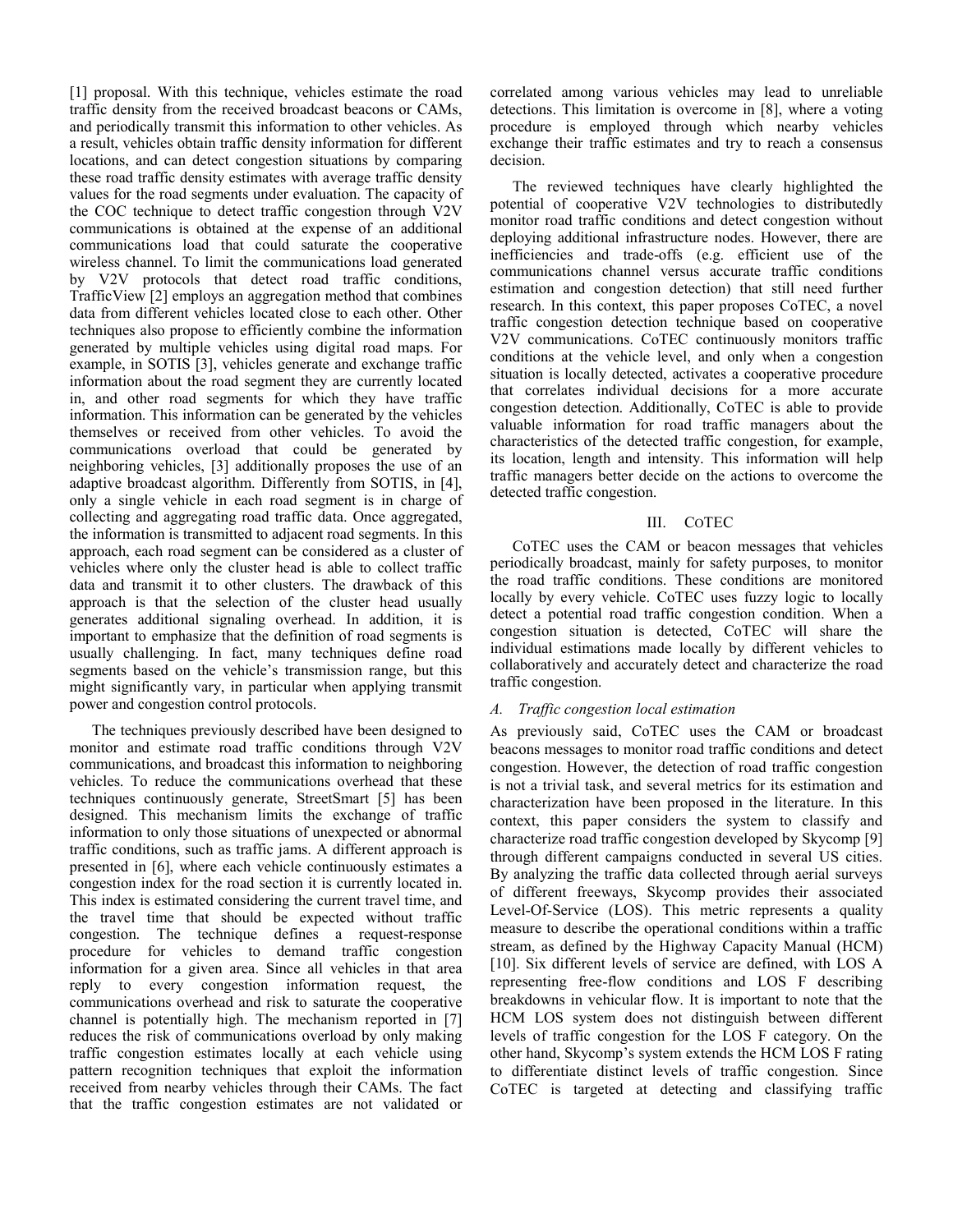congestion, this work has adopted the Skyscomp's extended HCM LOS F rating [11] reported in Table I.

|       | <b>Level of</b><br>congestion | <b>Traffic density</b> | Vehicles' speed      |
|-------|-------------------------------|------------------------|----------------------|
| LOS F | Slight                        | $[46-60]$ veh/mi/ln    | $[30-50]$ mi/h       |
|       |                               | or [29-37] veh/km/ln   | or [48-81] km/h      |
|       | Moderate                      | $[60-80]$ veh/mi/ln    | $[15-40]$ mi/h       |
|       |                               | or $[37-50]$ veh/km/ln | or [24-64] km/h      |
|       | Severe                        | Above 80 yeh/mi/ln     | Below 25 mi/h        |
|       |                               | or 50 veh/km/ln        | or $40 \text{ km/h}$ |

TABLE I. LEVELS OF CONGESTION IN COTEC

Given a set of speed and traffic density estimates, a logical and intuitive approach to categorize the level of congestion would be to directly map those values into one of the traffic congestion categories reported in Table I. However, as pointed out in [12], the use of definite boundaries between traffic categories may lead to high error rates when operating near the categories' boundaries. This is due to the intrinsic nature of the traffic flows whose variations (e.g. from free flow to traffic jam) follow a continuous process [13], and consequently no clear boundaries exist between the distinct traffic flow statuses. In fact, the Skycomp's classification reported in Table I shows that a given speed value can indicate two distinct congestion categories based on the associated traffic density. This uncertainty in the definition of the boundaries between different categories makes fuzzy-logic-based systems especially suitable for addressing complex non-deterministic decision problems such as the identification of traffic congestion. Taking this into account, CoTEC proposes a traffic congestion quantification system based on fuzzy theory. The fuzzy-based proposal takes the traffic density and vehicle speed as input parameters and provides the corresponding traffic congestion level or traffic jam intensity as output parameter.

As previously explained, each vehicle implementing CoTEC estimates its local traffic conditions based on its vehicular speed and surrounding traffic density. The vehicle's speed can be easily obtained from the CAN bus of the vehicle or from a GPS device. The local traffic density can be estimated through the reception of CAM messages from neighboring vehicles. In particular, the traffic density is calculated based on the number of detected neighboring vehicles, their distance to the vehicle estimating the traffic

density, and the number of lanes of the road. Therefore, each vehicle can estimate its local traffic conditions in terms of vehicular speed and traffic density, and then feeds these values into the congestion detection system.

As in any fuzzy-based decision system, the input variables are first classified into different categories or fuzzy sets. The possible fuzzy sets for the speed are *very slow, slow, medium* and *fast*. For traffic density, the defined fuzzy sets are *low, medium, high* and *very high*. One of the main particularities of fuzzy logic is that a fuzzy set can contain elements with partial degree of membership, and consequently, an input value can belong to several fuzzy sets at the same time. For instance, a speed value of 25 km/h could be member, with a different degree of membership, of both *very slow* and *slow* speed fuzzy sets. In order to determine the degree of membership of the input values to each of the fuzzy sets, membership functions are employed. The membership functions used in CoTEC, which have been implemented based on the Skycomp's congestion rating system, are illustrated in Figure 1a) and Figure 1b). In addition, output fuzzy sets corresponding to the different road traffic categories have also been defined according to Skycomp's congestion classification, with *freeflow*=0, *slight congestion*=1/3, *moderate congestion*=2/3 and *severe congestion*=1. To finalize the definition of the CoTEC fuzzy-based congestion detection system, fuzzy rules that relate the input (speed and density) and the output fuzzy sets (congestion levels) have been established and are displayed in Table II. The fuzzy rules have been designed based on the speed, traffic density and road congestion categories considered in the Skycomp's system. As Figure 1c) illustrates, the output of the traffic jam quantification system is a continuous value within the interval [0, 1] indicating the level of congestion (traffic jam intensity), with 0 representing free flow and 1 severe traffic congestion.

| TABLE II. | COTEC FUZZY RULES RELATING INPUT SPEED AND DENSITY |
|-----------|----------------------------------------------------|
|           | SETS WITH OUTPUT CONGESTION LEVELS                 |

|       |           | <b>Traffic density</b> |          |          |          |  |
|-------|-----------|------------------------|----------|----------|----------|--|
|       |           | Low                    | Medium   | High     | VeryHigh |  |
| Speed | Very Slow | Slight                 | Moderate | Moderate | Severe   |  |
|       | Slow      | Free                   | Slight   | Moderate | Moderate |  |
|       | Medium    | Free                   | Slight   | Slight   | Moderate |  |
|       | Fast      | Free                   | Free     | Free     | Slight   |  |



Figure 1. CoTEC fuzzy-based congestion detection system.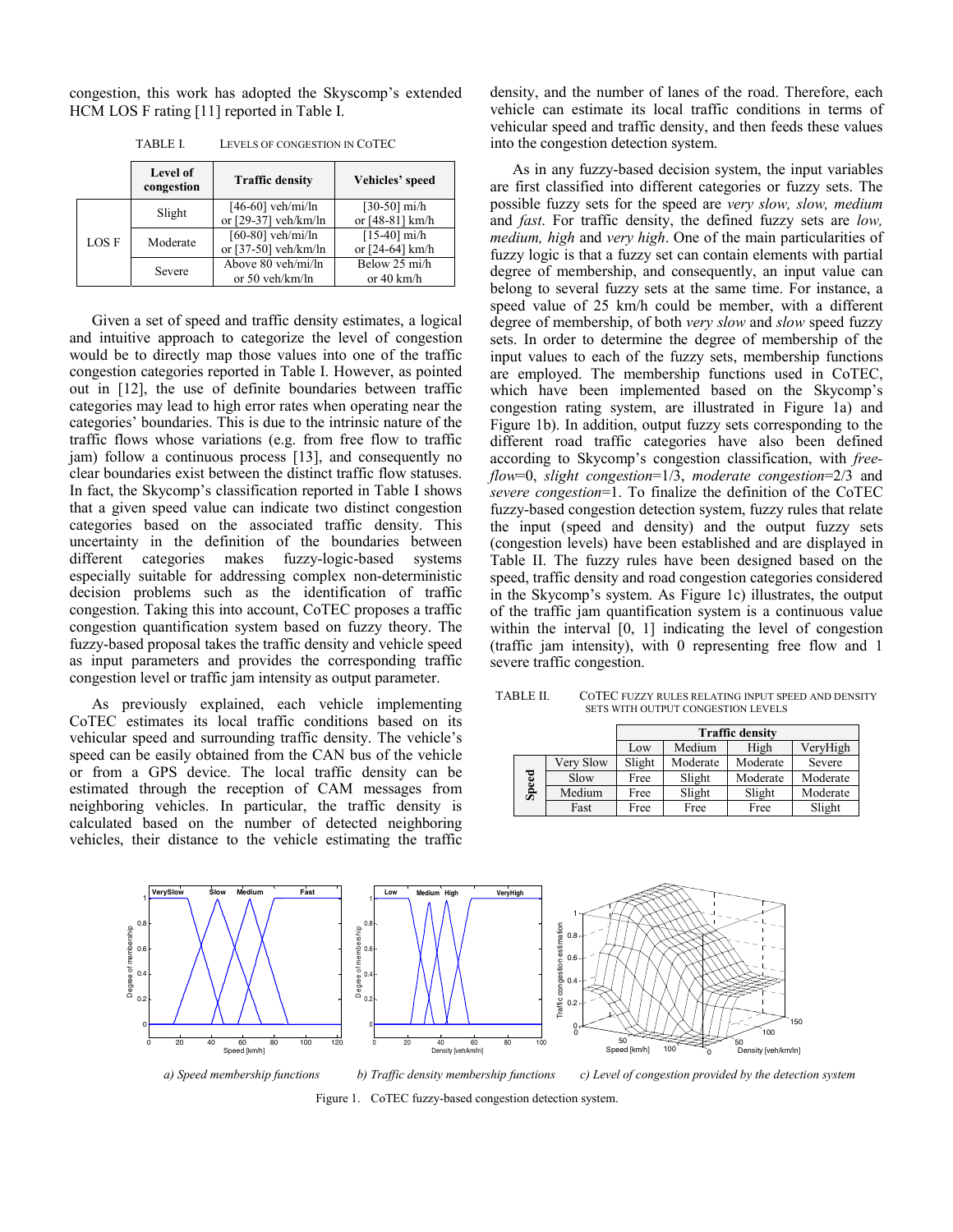### *B. Cooperative traffic congestion detection*

CoTEC proposes a cooperative procedure based on multihop communications to achieve a consensus decision on the traffic congestion situation. The proposed approach allows collaboratively evaluating the individual estimations that different participating vehicles make locally. As described in the previous section, every vehicle in CoTEC continuously monitors the road traffic conditions, and estimates through the fuzzy-based detection system the current level of road congestion. Only when the traffic estimation exceeds a predefined congestion threshold  $C_{th}$ , vehicles activate the cooperative traffic information exchange mechanism.  $C_{th}$ corresponds to the minimum congestion level to be monitored and its value can be varied depending on traffic management policies. It is worth stressing that CoTEC does not generate any additional communications overhead when traffic conditions are normal, since the cooperative procedure is only launched when a traffic congestion condition is locally detected.

The CoTEC cooperative detection mechanism is based on CTE (*Cooperative Traffic Estimation*) messages which are exchanged when a traffic congestion situation has been detected. These messages are employed to collect local traffic estimations made by different vehicles, and cooperatively correlate them to achieve a coherent and reliable detection. In addition, and as novelty with respect to other proposals, the CTE message is also exchanged to quantify the level of congestion and its length. To this aim, vehicles located close to the front end of the traffic jam are responsible for the periodic generation of CTE messages which are multi-hop forwarded towards the rear end of the jam. Every vehicle relaying a CTE message updates the traffic information included in the packet based on its own traffic estimation. Finally, vehicles situated in the rear end of the traffic jam that receive CTE messages will get a global and complete vision of the level of road congestion. In order to determine the location and length of the traffic jam, the CTE message includes, as data field, the position of the first relaying vehicle within the traffic congestion (*front end location).* Vehicles at the rear end of the traffic jam will derive the length of the traffic congestion by simply analyzing the *front end location* field in the CTE message.

A key aspect in CoTEC is to identify the vehicles close to the front end of the traffic jam that will generate the CTE messages. CoTEC defines a procedure, that is open for further optimizations, by which vehicles that have recently left the traffic jam, and are therefore close to its front end, will be responsible for generating the CTE messages. To this aim, every vehicle evaluates its local traffic estimation for a certain period of time. The vehicle is considered to have recently left the traffic jam if its previous local estimations sustainably reported LOS F congestion level, and such level is not reported in its recent measurements. The vehicles at the front end of the traffic jam will periodically generate CTE messages at a configurable frequency rate which allows selecting the periodicity of the traffic information updates.

The delivery of CTE messages from the front end of the jam to its rear end is performed through an information-centric forwarding protocol making use of multi-hop communications. With information-centric forwarding the responsibility of routing the information resides on the application itself, instead of on the network layer as it occurs in packet-centric forwarding. When a vehicle wants to forward a message, it single-hop broadcasts a packet. A vehicle that receives this message will deliver the message directly to the correspondent application. Then, the application merges the new information with the (locally-stored) information and decides about further forwarding procedures. The forwarding mechanism that CoTEC employs is an adaptation of the Contention-Based Forwarding (CBF) protocol [14] with modifications to take the forwarding decisions at the application layer. CoTEC implements a contention-based scheme for the selection of forwarding nodes. A relaying vehicle broadcasts the CTE message to all its neighbors. Vehicles receiving the message schedule the re-transmission of the message by activating a timer whose duration is inversely proportional to their distance to the previous forwarder (distant vehicles wait shorter times before re-transmitting the message). Vehicles receiving a message from behind will not attempt to retransmit the packet. Therefore, the message is only propagated backwards (in opposite direction to the traffic flow). On the other hand, vehicles that overhear the broadcast transmission of the scheduled CTE message from other neighbors will cancel their own re-transmission attempts (in ideal conditions, only one vehicle forwards the packet). As a result, the CoTEC protocol prevents that once a vehicle at the front end of a traffic jam generates a CTE message, other close-by vehicles generate additional and redundant CTE messages that would overflow the communications channel. It is worth stressing that the forwarding of CTE messages is finalized as soon as it reaches a zone where vehicles do not detect congestion. Vehicles whose traffic estimations are lower than the congestion threshold  $C_{th}$ will not further forward the CTE message. This way, vehicles that receive a CTE message and have not detected traffic congestion will consider themselves to be located outside the traffic jam. In addition, if a false or inaccurate traffic congestion situation is detected, the multi-hop forwarding of CTE messages will be immediately prevented by vehicles that do not agree with the detected congestion situation. The vehicles located outside the traffic jam that have received a CTE message will be in charge of disseminating compact and summarized information on the traffic congestion to distant vehicles approaching the traffic jam or delivering it to traffic management centers through deployed road side units. It is convenient to mention that the procedures to efficiently disseminate the traffic congestion information to approaching vehicles are not addressed in this work that focuses on the cooperative traffic congestion detection through V2V communications.

 Once the mechanism to exchange the traffic congestion information among vehicles by means of CTE messages has been explained, how this information is processed to achieve a cooperative and coherent congestion detection is described. The final aim of this cooperative mechanism is to accurately detect traffic congestion conditions and to be able to quantify their intensity. This will allow traffic managers to better decide the counter-measures to adopt for a detected traffic congestion situation. This work has implemented and evaluated four different methodologies to compute the overall level of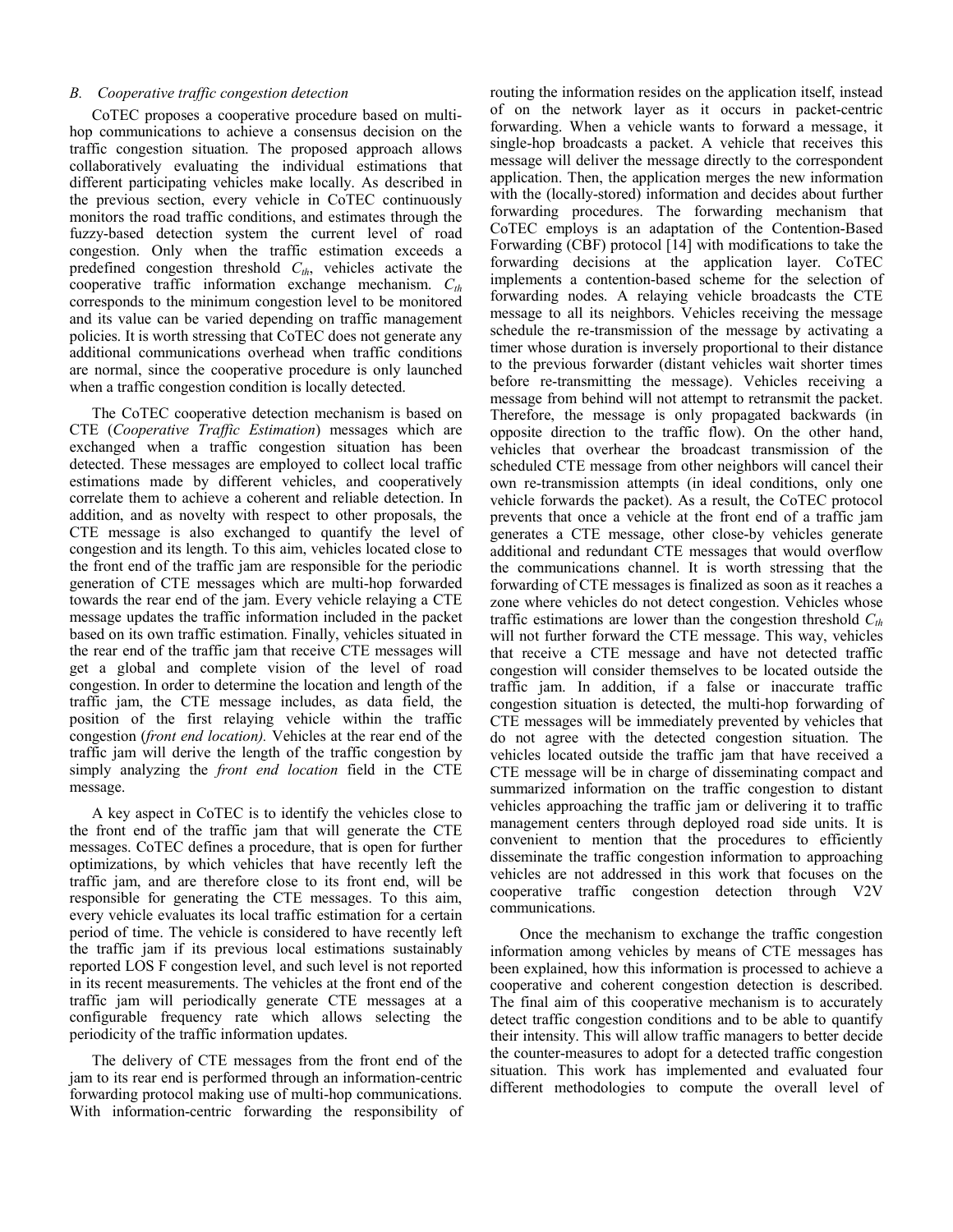congestion based on the local estimations from different vehicles<sup>1</sup>:

• *Mean-based cooperative estimation (Mean)*: as the CTE message is forwarded towards the rear end of the traffic jam, the mean of the individual congestion estimations is computed in every hop. A relaying vehicle calculates the mean based on its own estimation (*VehicleEstimation*), the number of previous forwarding vehicles or hops (*n-1*) and the mean congestion estimation computed by the last forwarder (*Mean<sub>n-1</sub>*):

$$
Mean_n = \frac{VehicleEstimation + (n-1) \cdot Mean_{n-1}}{n}
$$

where *n* indicates that the computation is made by the *n-th* vehicle updating this value. As it can be observed, only two additional data fields need to be transmitted in the CTE message: the mean estimation computed by the last forwarder (*Mean<sub>n-1</sub>*) and the number of previous hops  $(n-1)$ .

- *Median-based cooperative estimation (Median)*: each vehicle relaying a CTE message includes its own traffic estimation in the packet. The vehicle located outside the traffic jam, which is in charge of disseminating the detected traffic congestion to approaching vehicles or to the road managers, computes the median based on the individual estimations of the set of relaying nodes. It is worth noting that, as the CTE message travels towards the rear end of the traffic jam, the size of the packet increases (a new estimation is aggregated in every hop).
- *Cooperative estimation based on frequency intervals (Median intervals)*: this method is also based on the median statistic, but carries out a different estimation process. Instead of calculating the median through raw data (individual estimations of relaying vehicles), it is computed based on grouped frequency distributions. The range of congestion levels to be monitored  $[C<sub>th</sub>, 1]$  is divided into intervals of equal size (e.g. 0.1). The CTE message includes as many data fields as congestion intervals. In each congestion interval field in the CTE message, the frequency of the forwarders' estimations (number of vehicles detecting a congestion level) is recorded. Every time a vehicle forwards a CTE message, the frequency of the interval in which the vehicle's estimation lies within is increased by 1. For example, if  $C<sub>th</sub>$  is set to 0.4 and the congestion range [0.4, 1] is divided into 6 intervals of the same size, a forwarding vehicle estimating a congestion level of 0.56 will increase the frequency of the congestion interval [0.5, 0.6] by 1. When the CTE message reaches the rear end of the traffic jam, the median of the traffic congestion estimations is calculated based on the received frequency intervals. One advantage of this method is that the size of the CTE message is always fixed, independently from the number of relaying vehicles and the length of the traffic congestion.

• *Cooperative estimation based on frequency intervals and number of neighbors (Median intervals neighbors)*: in this case, the median is also calculated based on frequency intervals. However, in this technique, when a forwarding vehicle updates the congestion frequency intervals in the CTE message, it increases the corresponding interval by the number of neighbors the vehicle has detected. For example, if a vehicle has detected 24 neighbors in its surroundings, it will increase the corresponding congestion interval in the CTE message by 24. This approach takes advantage of the fact that the estimations made by vehicles geographically close to each other are relatively similar, and thus a more accurate statistic can be obtained by considering all the neighboring vehicles that may have equivalent estimations.

#### IV. COTEC EVALUATION IN FREEWAY SCENARIOS

To evaluate the potential of CoTEC to detect and monitor traffic congestion through the use of distributed and cooperative V2V communications, this work has conducted a simulation study which focused on the analysis of the techniques for the cooperative processing of traffic information estimations. Although CoTEC could work in different traffic scenarios (urban, rural, highways, etc.), this paper evaluates the mechanism in a freeway environment. To this aim, realistic vehicular movement traces have been produced using the traffic simulator SUMO [15]. A freeway segment with 2 lanes per direction and a length of 3.5km has been reproduced. Furthermore, a traffic jam of varying congestion intensity and duration of 8min has been simulated in an 800m portion of the road segment. The traffic jam has been artificially generated with SUMO by gradually reducing the maximum speed limit from 120km/h to 22km/h. V2V communications with a fixed 300m transmission range are assumed; currently, more realistic propagation conditions are being introduced. In the simulation study, vehicles periodically transmit CAM messages with a 1Hz periodicity indicating their location and speed.

#### *A. Traffic congestion local estimation*

Figure 2 plots the mean speed and traffic density values for the 800m freeway segment affected by congestion. As it can be observed, there is a gradual decrease in the vehicles' speed down to 22 km/h, which results in an increase in the traffic density up to a maximum value of 62 veh/km/ln. As it can be observed, for  $t=550s$ , the traffic conditions start gradually recovering. The colored bar in the upper part of the figure indicates the traffic status obtained from the fuzzy-based detection system. It is convenient to remark that vehicular communications have not been considered to obtain the results presented in Figure 2. On the contrary, it has been assumed that the traffic information for the congested segment (speed of all the vehicles in the segment and the associated traffic density) is fully available and processed in a centralized fashion to obtain the congestion levels. This has been done to produce benchmark traffic estimations against which to compare those obtained through the V2V-based CoTEC proposal. The mapping between the level of congestion provided by the fuzzy system and the traffic status has been performed based on the membership functions employed for the output fuzzy sets (*freeflow*, *slight congestion*, *moderate congestion* and *severe congestion*).

<sup>&</sup>lt;sup>1</sup> These vehicles are those selected by the CoTEC forwarding protocol to route the CTE messages towards the rear end of the traffic jam.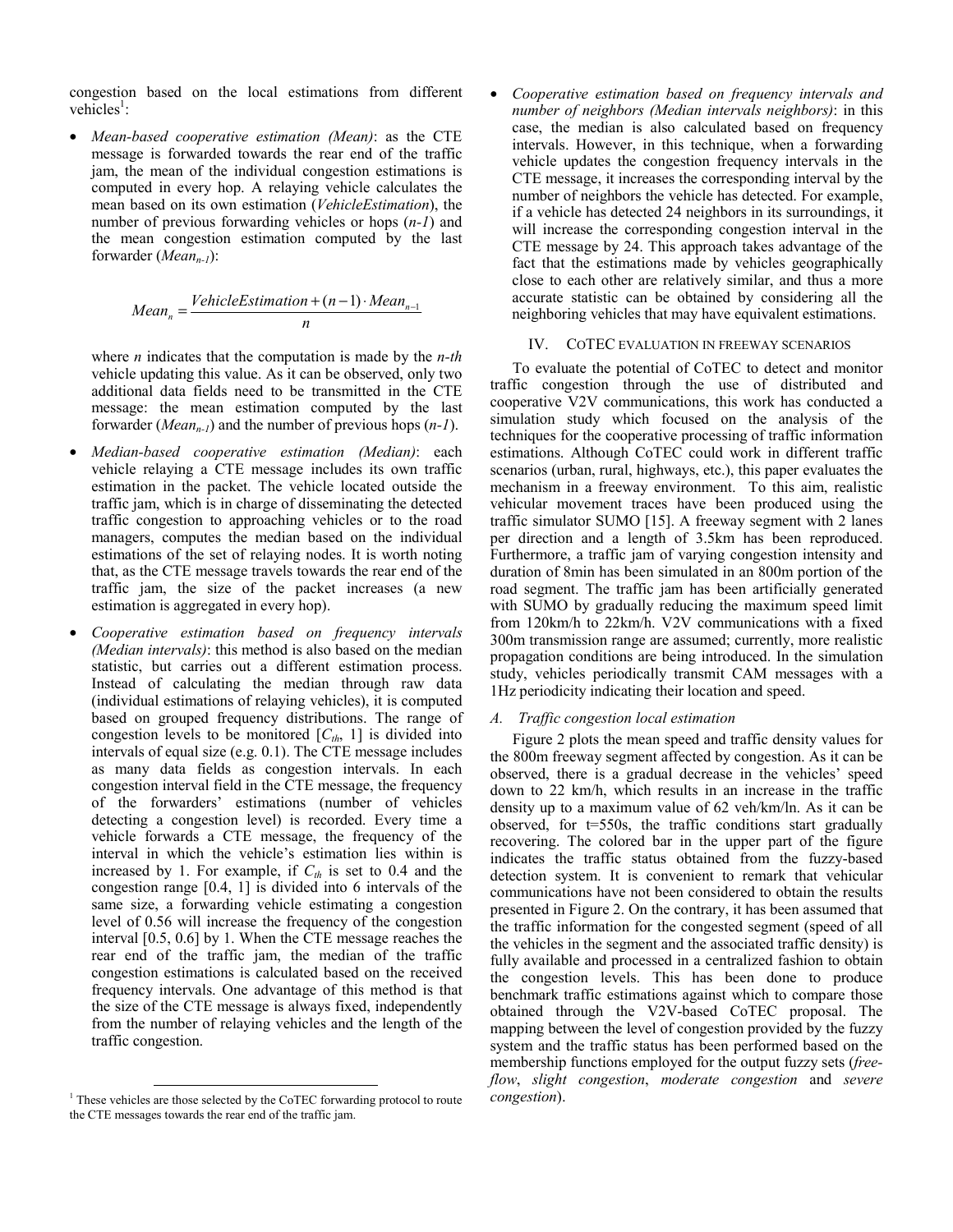On the other hand, Figure 3 shows congestion estimations based on information gathered through V2V communications. This figure depicts the surface plot of the levels of congestion that the vehicles in the scenario detect by continuously monitoring their close surroundings. These congestion levels are shown as a function of time and the position of the vehicle providing the congestion level estimation with respect to the start of the road segment under evaluation. As explained, the local traffic monitoring conducted by each vehicle is achieved through the reception of beacons or CAM messages transmitted by neighboring vehicles. Each vehicle estimates the traffic congestion through the fuzzy-based detection system, which takes the vehicle speed and the traffic density as input parameters. The figure allows appreciating how the traffic jam evolves in space and time.



Figure 2. Mean traffic density and speed in the congested segment.



Figure 3. Traffic congestion local estimation based on V2V communications.

## *B. Cooperative traffic congestion detection*

As it has been explained, CoTEC employs a multi-hop communication mechanism for the exchange of traffic information among vehicles when a traffic congestion situation has been locally detected. The individual estimations collected through the multi-hop mechanism are statistically processed to compute a cooperative and accurate estimation on the level of congestion (or traffic jam intensity). Four different techniques to estimate such level of congestion have been proposed. To evaluate the accuracy of these cooperative V2V congestion detection techniques, their performance is compared against the

case in which the congestion estimation is made in a centralized fashion; this will be referred as *Centralized*. Figure 4 illustrates the congestion estimation provided by each of the cooperative detection techniques based on distributed V2V communications, and that estimated through the centralized approach. The results in Figure 4 have been obtained considering a CTE message generation period of 30s and correspond to exactly the same traffic conditions as reported in the previous section. As it can be appreciated, the method *Median Intervals Neighbors* is capable to closely follow the estimation obtained through the centralized approach. By contrast, the technique based on the mean statistic significantly underestimates the level of congestion. This is partially due to the statistical effect that the (low value) estimations made by vehicles located in the front and rear ends of the traffic jam have in the mean value. This is also evidenced in Figure 5, which shows the CDF of the congestion estimation error for each of the cooperative detection methods. The estimation error is computed as the difference in the congestion level estimates obtained by the centralized approach and one of the CoTEC detection techniques. In this respect, the estimation error obtained with the technique *Median Intervals Neighbors* is significantly lower than the error provided by the rest of the techniques. Finally, it is interesting to emphasize that although the *Median* approach provides a better performance than the *Median intervals* technique, the difference is not very significant. On the other hand, the *Median* approach can result in a notable communications overhead as the traffic congestion length increases.



Figure 4. Traffic congestion estimation obtained through the CoTEC cooperative detection techniques.

To investigate the influence of the number of vehicles participating in the cooperative detection process on the accuracy of the congestion estimation, different distances between forwarding vehicles (*relaying distance*), varying from 100m to 300m, have been considered. As a consequence of reducing the relaying distance, the number of participating vehicles, and consequently, the number of local traffic estimates to cooperatively detect and quantify the congestion level increases<sup>2</sup>. Figure 6 illustrates the Root Mean Squared of

<sup>&</sup>lt;sup>2</sup> It is important to note that this distance is not equivalent to the transmission range which has been maintained at 300 meters. This means that a vehicle would still be able to detect neighboring vehicles located at 300m, but only vehicles located at the varied *relaying distance* can be selected to forward a CTE message.